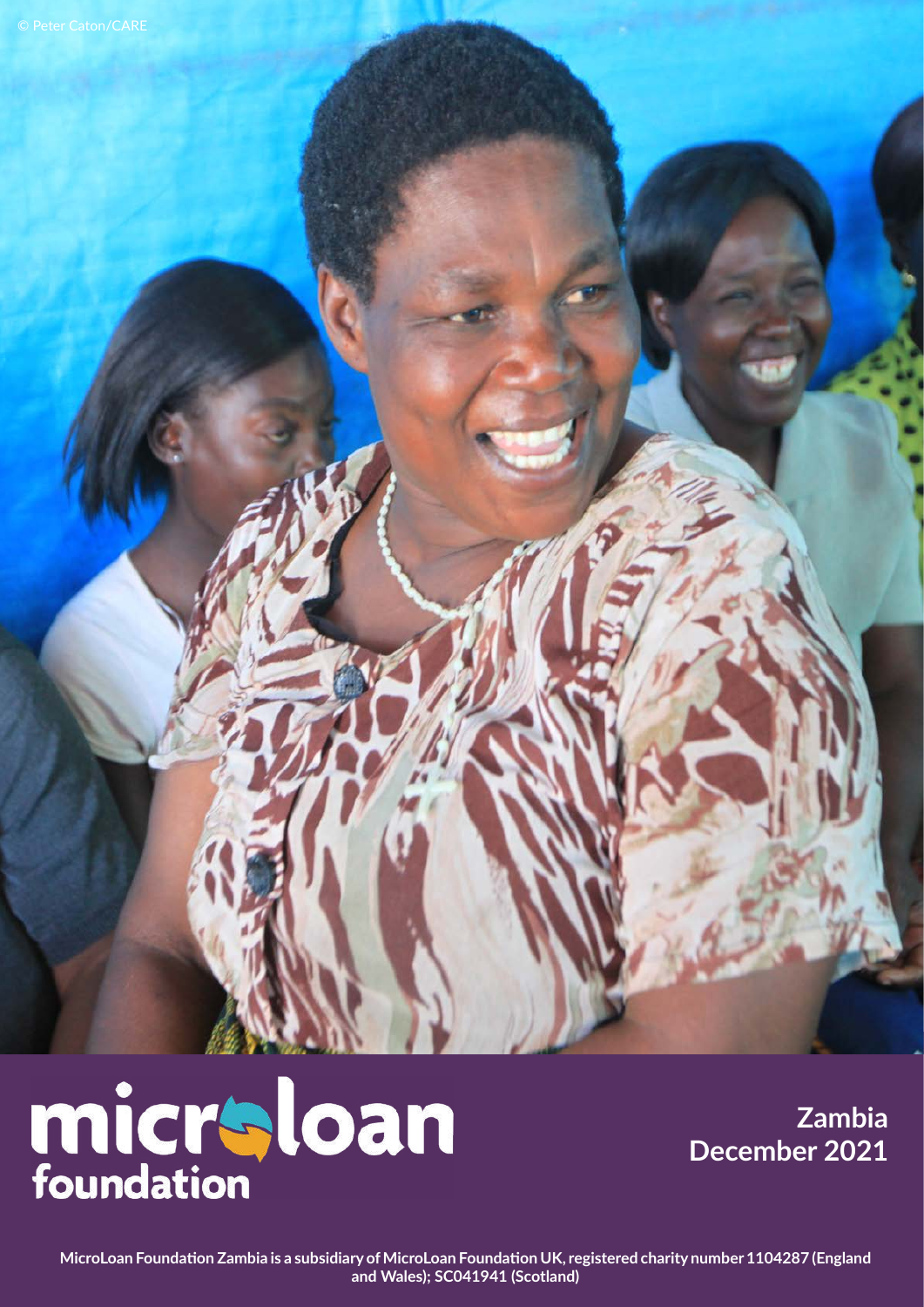# **MicroLoan Foundation Zambia**

#### **Leadership Team**

#### **Jack Ngoma**

#### **Chief Executive Officer, MLF Zambia**

Jack has the overall responsibility for implementing the strategic business plan of the organisation, developing new partnerships and developing the team.

Qualified as a Chartered Accountant, Jack comes with several years of financial management and microfinance experience, having previously worked at Bayport Financial Services as the interim Head of Finance for MLF Malawi, and as MLF Zambia's CFO from 2014 until September 2018, when he was promoted to his current position of CEO. Since he took over as CEO, MLF Zambia has witnessed significant growth in both client numbers and loan portfolio.

MicroLoan Foundation works towards achieving a long-term outcome that permits poor rural women to cope better with the challenges and stresses they face. We monitor activities and progress towards social and economic goals for our beneficiaries using rigorous and globally recognised systems. Our Social Performance Management model is often cited as an example of best practice, and is recognised by TrueLift, a global initiative pushing for accountability and learning in pro-poor programmes.

We conducted a COVID-19 Survey to assess the impact of the pandemic on our clients. The full report is available [her](https://www.microloanfoundation.org.uk/wp-content/uploads/2020/10/COVID-19-analysis_Zambia_FINAL.pdf)e.

# **Social Performance Management**

#### **Bornface Matanda**

#### **Chief Financial Officer, MLF Zambia**

Bornface is responsible for the development and implementation of an effective financial management framework, including the designing of the financial policy, identifying and managing financial risks and representing the company to investors, auditors and the regulator.

Qualified as a Chartered Accountant, Bornface has previously worked at MultiChoice Zambia Limited and MTN Zambia. He comes with extensive experience in financial reporting and analysis, risk management and project management.

> We offer pre and post loan disbursement training modules. They aim to help clients understand the purpose of the loans and ensure they are equipped to run and manage their businesses. Training modules include: market research, profit analysis, budgeting and the importance of savings. All training is taught through song, dance and role play.



# micraloan foundation

**Zambia December 2021**

MicroLoan Foundation Zambia (MLF Zambia) launched in 2008. Since then, it has been growing steadily, serving women in under reached rural communities where the demand is high.

MLF Zambia currently provides financial loans and savings services to clients across 10 branches and 11 satellite branches, spread across the Southern, Eastern and more recently the Northern regions of the country.

> This loan is designed to support women to increase any time required, with consent from the group. their food security and income generation. Our maize loans are offered to clients who have already taken out business loans and run a successful business. This is to ensure that they are used to build food security rather than as a means of income. Maize loans have a 5% interest rate per month.

As of 31st December 2021, the outstanding loan book was KMW 37,623,340 (US\$ 2,259,310) and the active client number was 28,877. Agricultural loans and conservation farming training is offered to clients in its Chipata branch with the aim of expanding these services in the near future.

Mobile money services were adopted by MLF Zambia in 2017 where a pilot was launched for clients in the Chipata and Petauke branches. Since then, mobile money technology has been implemented across all branches and 100% of disbursements and 60-70% of repayments are now electronic. Reducing cash handling improves the efficiency of operations and makes it safer and easier for clients to run their business and access and repay loans.

As part of the 5-year strategic plan, MLF Zambia aims to become a market leader by scaling up its geographical reach and enhancing its services through product diversification.

## **Key Products and Services**

# **Customer Hotline**

This is to provide customers with ongoing support on any operational issues. It is monitored monthly to analyse any common issues coming from clients.

# **Financial literacy and business training**

This product has a flat interest rate of 6% per month. It is designed to support women intending to start small businesses or to provide additional capital to those that are already in business. No collateral is required.

# **Four - six month business loan**



In addition to loans, MicroLoan facilitates savings among clients. As a non-deposit taking organisation, the clients are linked to third party providers for savings accounts. These savings are available to withdraw at



#### **Emily Chuunga**

#### **Human Resources Manager, MLF Zambia**

Emily is responsible for implementing HR systems and processes, which help to optimise the effectiveness of employees throughout the organisation.

Emily has previously worked at Family Legacy Missions, Bayport Financial Services and Barclays Bank, and has extensive experience in HR policy design and implementation, staff training and development, conflict resolution and change management.

# **Zambia December 2021**

Part of MLF Zambia's focus is to teach women the benefits of making savings, encouraging them to do so. To effectively meet this objective MLF Zambia is in the process of rolling out a savings product on the mobile money platform. The savings product will provide women with additional assurance that their funds are secure, and will also give MicroLoan access to a web based dashboard to facilitate and oversee the performance of all savings groups.

# **New Savings Product**